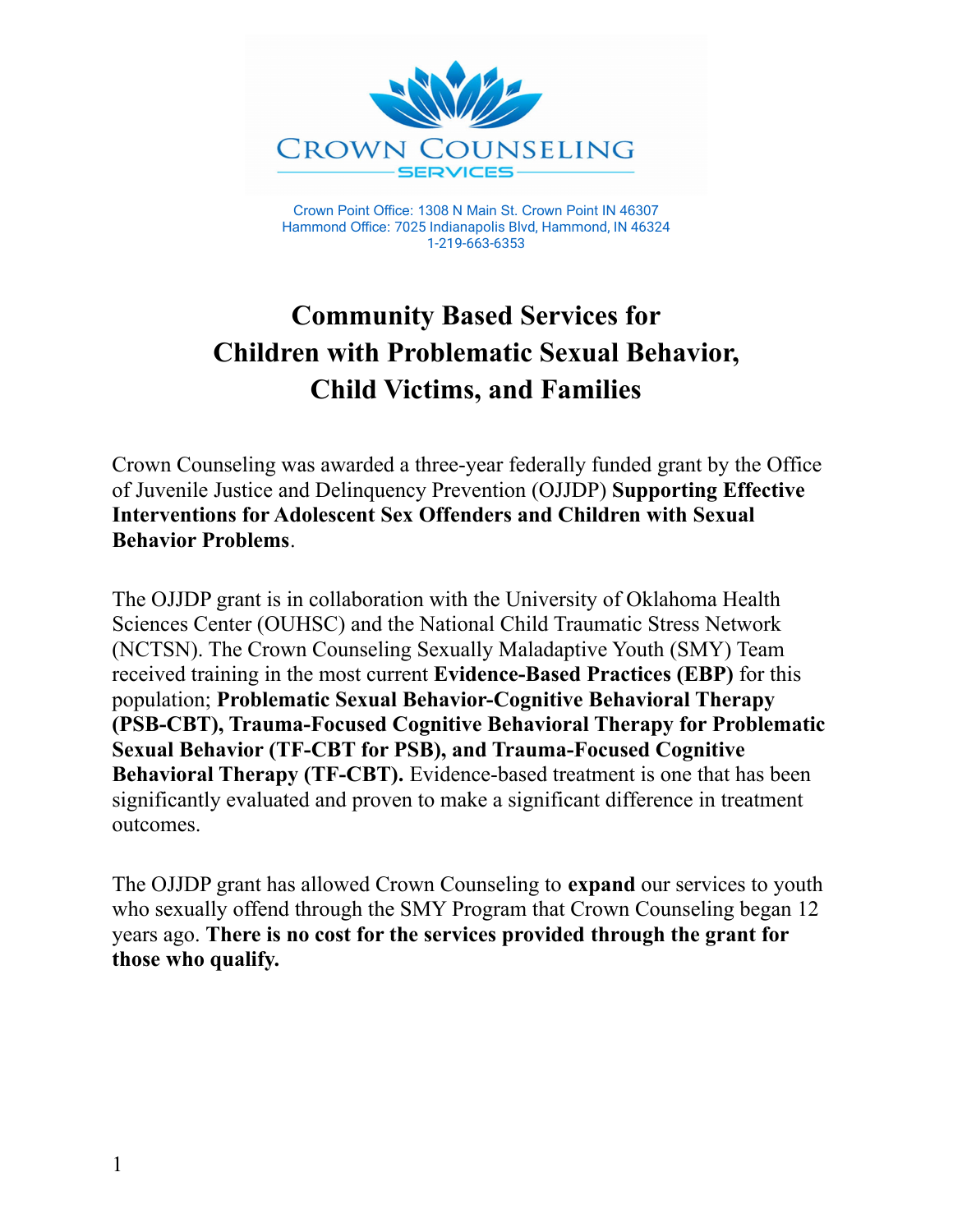# **Our SMY Clinical Team**

Services are provided by licensed therapists who have completed training specific to this population. Most are Credentialed Sexually Youth Clinicians (CSAYC).

Crown Counseling follows the Association for the Treatment of Sexual Abusers (ATSA), Practice Guidelines For The Assessment, Treatment, and Intervention With Adolescents Who Have Engaged In Sexually Abusive Behavior (2017), in addition to adhering to the ATSA Code of Ethics.

The team receives clinical supervision and consultation by the University of Oklahoma Health Sciences Center (OUHSC) OJJDP team:

- Monthly consultation calls
- OJJDP monthly administration calls
- Crown Counseling weekly team meetings
- Journal club focuses on current research and policy change

## **Best Practices for PSB Treatment**

- **● Developmentally Appropropriate**
	- **-** Treatment should be based on developmentally appropriate models and practices.
- **● Evidence Supported**
	- **-** Cognitive-behavioral and skills-based approaches that include caregivers have shown to have the best treatment outcomes.

#### **● Trauma Informed**

- Effective treatment will consider past trauma and current coping skills.
- **● Family Focused**
	- Evidence-based practices actively involve caregivers in treatment and will address the caregiver's approach of effective strategies to manage the youth's behaviors.
- **● Least Restrictive**
	- With proper safety measures and supervision in place, most youth can receive treatment from an outpatient setting. Higher level of treatment may be needed for youth whose behaviors cause considerable risk to self or others despite outpatient treatment.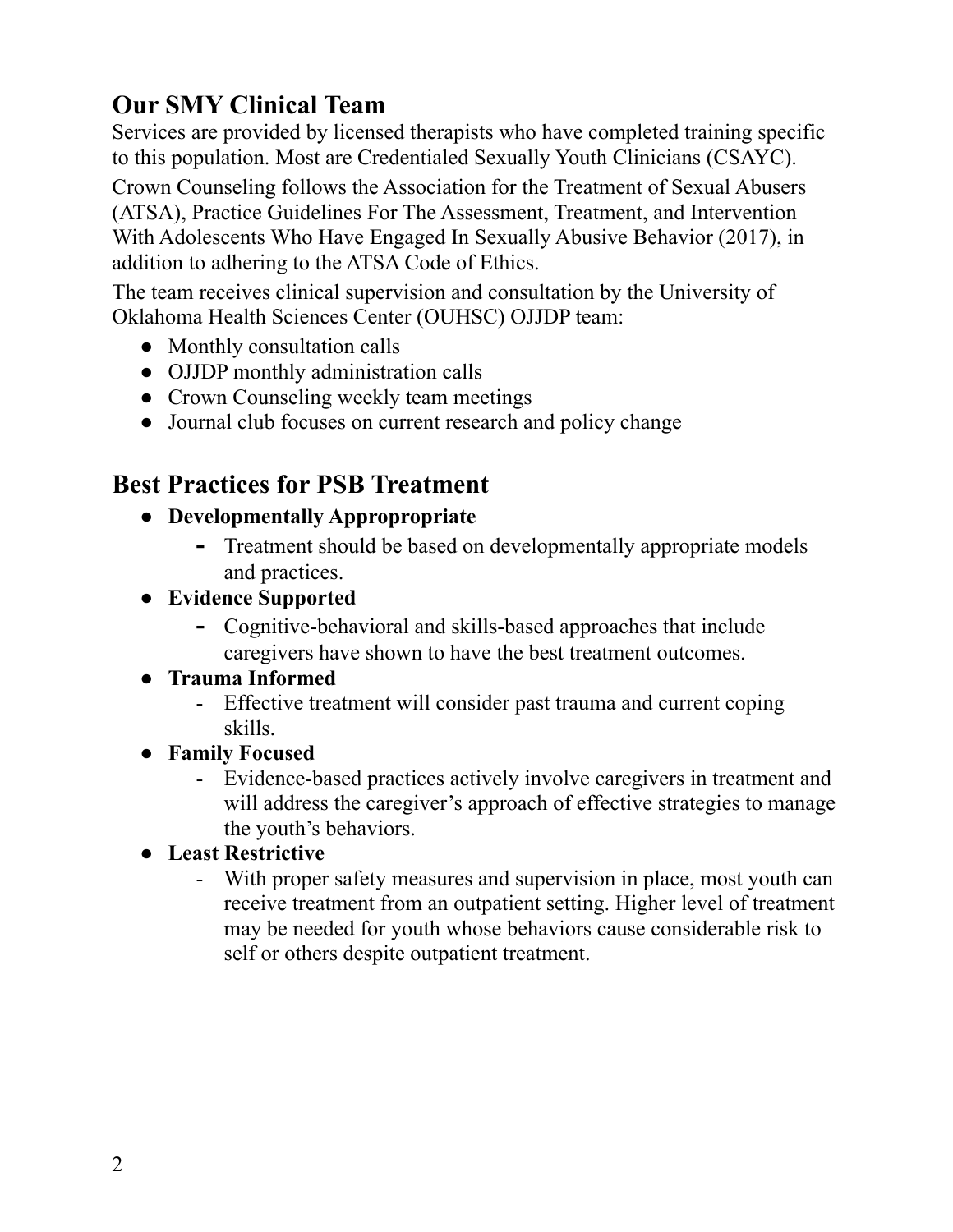## **Intake Assessment**

All potential clients will participate in an initial intake which will include a biopsychosocial and administration of measures to gather proper baseline of PSB behaviors.

- **●** A biopsychosocial intake is conducted to gather information to determine if treatment is warranted
- Measures are administered for treatment goal baseline
- Safety plan is completed
- If further assessment such as a Psychosexual Assessment is warranted, recommendations will be made at the time of intake

**\*\*\*** If it is determined that the client does not meet grant eligibility, but PSB is present, Crown Counseling can provide outpatient services such as individual and/or group counseling. Crown Counseling is a Medicaid and Medicare provider\*\*\*

# **Safety Planning**

Collaborative approach

- Team and frequent CFTM
- Appropriate supervision
- Visual (may need cameras installed depending on the level of need)
- Electronics (assist parents/caregivers with parental controls)
- Important not to alienate or isolate youth
- School ROI to collaborate with school if risk factors are present

# **Treatment Programs**

## **1.) Problematic Sexual Behavior - Cognitive Behavior Therapy (PSB-CBT) Adolescent Model, Ages 13-18 years (male).** *Adolescent & Parent/Caregiver Group*

This program is designed to eliminate problematic sexual behaviors and improve prosocial behavior and adjustment in youth. During this process, stress is reduced and enhancement of skills in parents and other caregivers are developed.

The group structure consists of 90-minute weekly **concurrent youth and caregiver group sessions** that address the following throughout the course of 12 learning modules. Group sessions can last anywhere from 6-12 months depending if previous treatment was completed. For example, if the client was in residential treatment.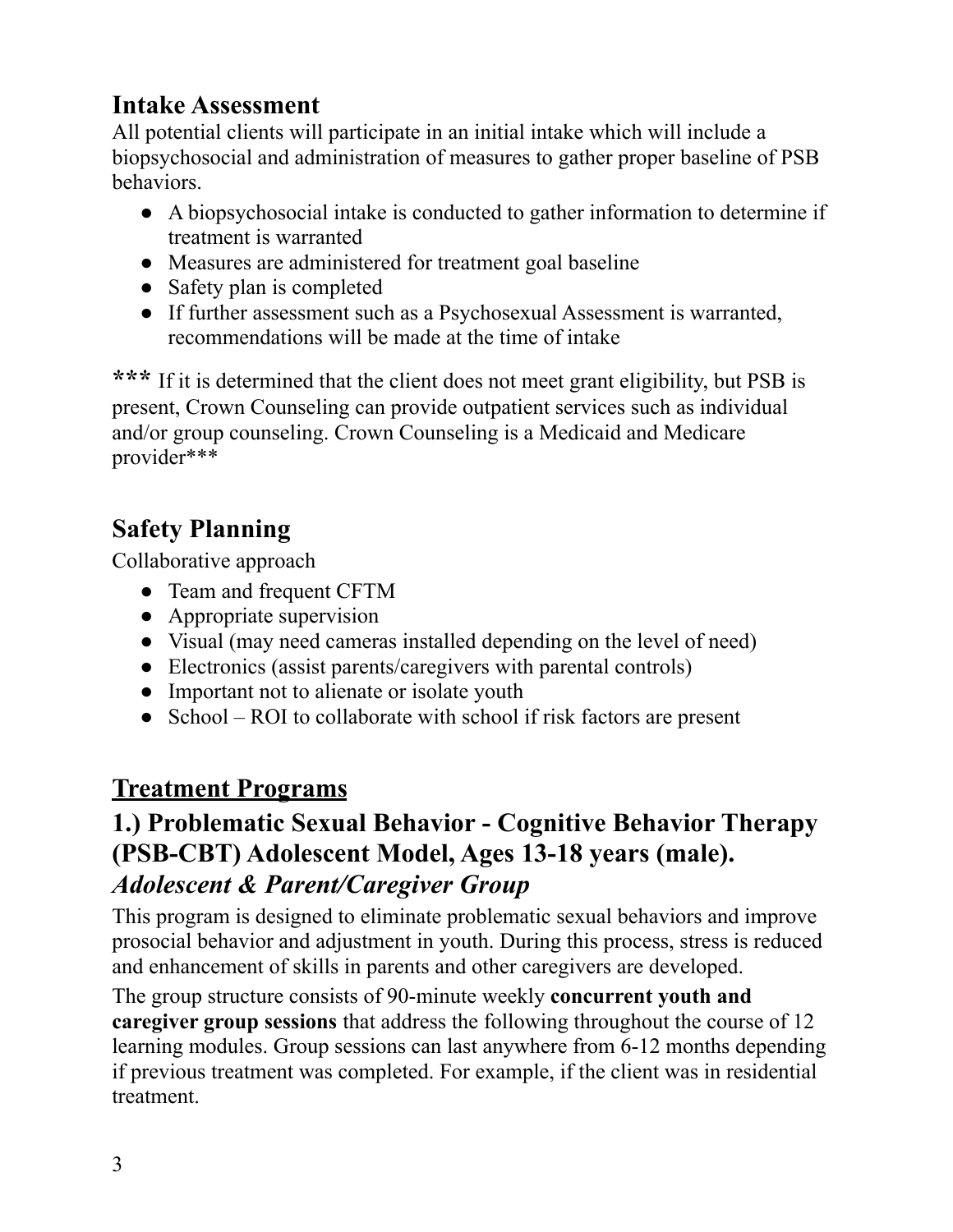- Supervision and monitoring
- Family communication skills
- Healthy sexual behaviors
- Taking responsibility for own PSB
- Impact of behaviors on others
- Applicable sex laws
- Self-control strategies
- Community safety

#### **Program Requirements**

- Must meet grant eligibility requirements which are determined through assessment at the time of intake. The youth must exhibit PSB.
- Requires active involvement of parent/caregiver
- Weekly attendance
- Cognitive ability to comprehend therapeutic lessons
- Successful completion of all modules

### **2.) Trauma-Focused Cognitive Behavioral Therapy for Problematic Sexual Behaviors (TF-CBT-PSB), Child(ren) ages 12 and under.** *Child Individual Therapy*

This model applies to children with a known trauma history and who are experiencing Problematic Sexual Behaviors and Post Traumatic Stress Disorder Symptoms. This treatment focuses areas include behavioral parent training skills (e.g., supervision, guidance, safety, and managing PSB), sex education, empathy and acknowledgement, and sensitivity handling trauma narration when the child has also acted out with another child.

The structure consists of approximately 60 minute individual/family based sessions, which means not only will the child participate in therapy, but the parent/caregiver will also participate. 12-25 sessions can be expected depending on the trauma and PSB. Some treatment focus areas include:

- Behavioral parent training skills (e.g., supervision, guidance, safety, and managing PSB)
- Sex education
- Empathy and acknowledgement
- Sensitivity handling trauma narration when the child has also acted out with another child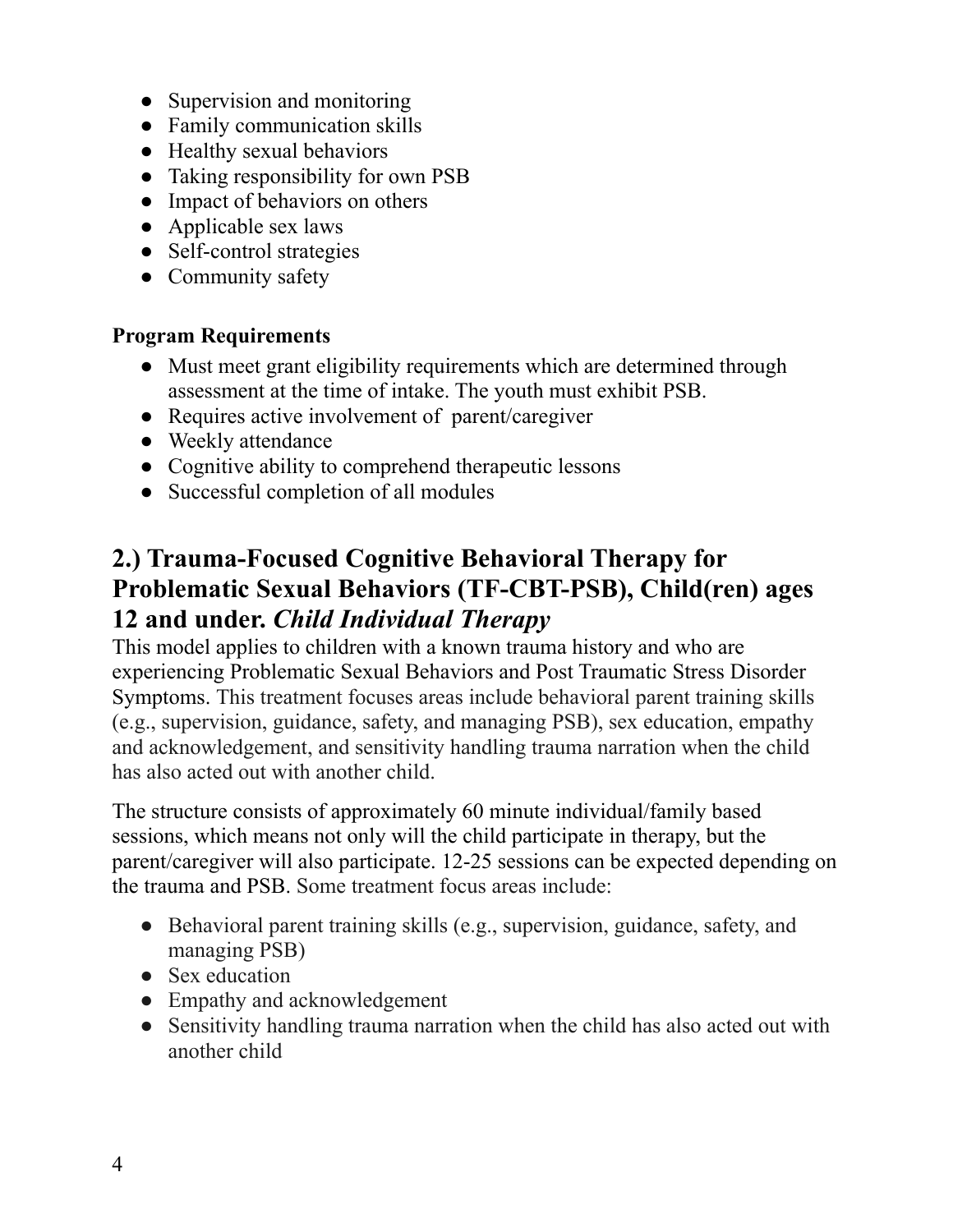#### **Program Requirements**

- Must meet grant eligibility requirements which are determined through assessment at the time of intake. The youth must have a trauma history and PSB
- Requires parent/caregiver involvement
- Cognitive ability to comprehend therapeutic lessons

### **3.) Trauma-Focused Cognitive Behavioral Therapy (TF-CBT), children or adolescents victim(s) ages 3-18 years.** *Victims Individual Therapy*

This model applies to the victim who experienced sexual abuse from the adolescent or child with PSB and **who is also participating in the treatment listed above**. Therapy will never occur on the same day as the youth with PSB. TF-CBT is a structured, short-term treatment model that effectively improves a range of trauma-related outcomes.

The structure consists of approximately 60 minute individual/family based sessions, which means not only will the client participate in therapy, but the parent/caregiver may also participate. 8-25 sessions can be expected depending on the trauma and progress made. Treatment follows the acronym "PRACTICE" which includes the following:

- Psychoeducation to client and parent/caregiver
- Relaxation
- Affective modulation
- Cognitive coping
- Trauma narrative
- In-vivo exposure
- Conjoint sessions with parent/caregiver
- Enhancing safety

#### **Program Requirements**

- Must meet grant eligibility requirements which are determined through assessment at the time of intake
- The sexual abuse must be from the adolescent or child with PSB who is participating in the PSB-CBT, or PSB-CBT-PSB service listed above
- Parent/caregiver involvement is highly recommended, but not required
- Cognitive ability to comprehend therapeutic lessons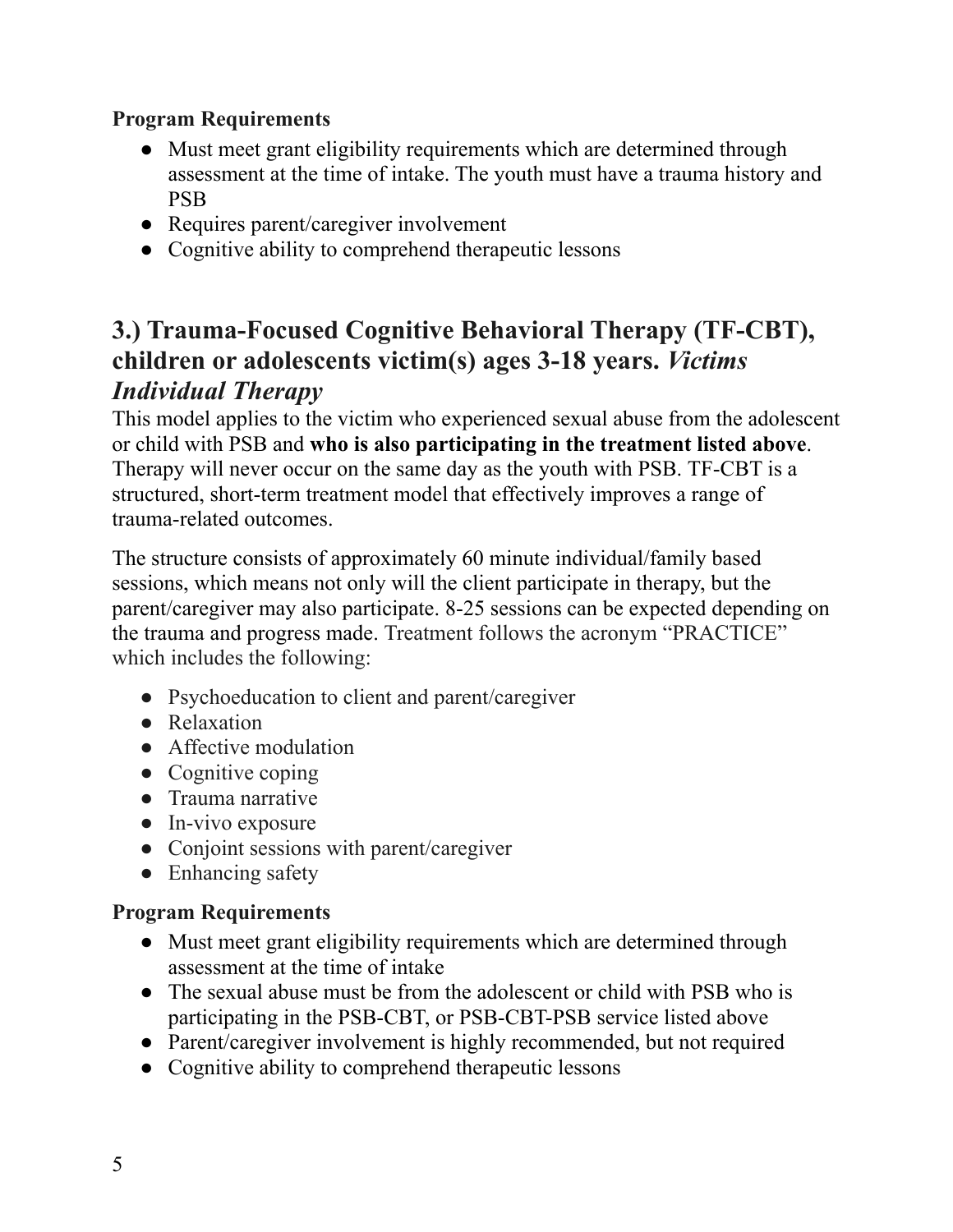### **Aftercare**

For any treatment services listed above that require aftercare, Crown Counseling is a Medicaid and Medicare provider.

#### **Referral Sources**

- Division of Child Services
- Probation (Juvenile Division)
- Outpatient
- School
- Physician

# **Comparison of TF-CBT & PSB-CBT for Group**

| <b>Treatment Component</b>  | <b>PSB-CBT</b><br>Unique | <b>PSB-CBT &amp;</b><br><b>TF-CBT</b><br><b>Common</b> | <b>TF-CBT</b><br>Unique |
|-----------------------------|--------------------------|--------------------------------------------------------|-------------------------|
| Introductions to treatment  |                          | V                                                      |                         |
| Rules about sexual behavior | <b>Emphasized more</b>   | V                                                      |                         |
| Emotional regulation skills |                          | V                                                      |                         |
| <b>Boundaries</b>           | <b>Emphasized more</b>   | V                                                      |                         |
| Cognitive coping skills     |                          | V                                                      |                         |
| Relaxation                  |                          | V                                                      |                         |
| Self-control skills         |                          | V                                                      |                         |
| <b>Sex education</b>        |                          | V                                                      |                         |
| Social skills               |                          | V                                                      |                         |

*[www.NCSBY.org](http://www.ncsby.org)*